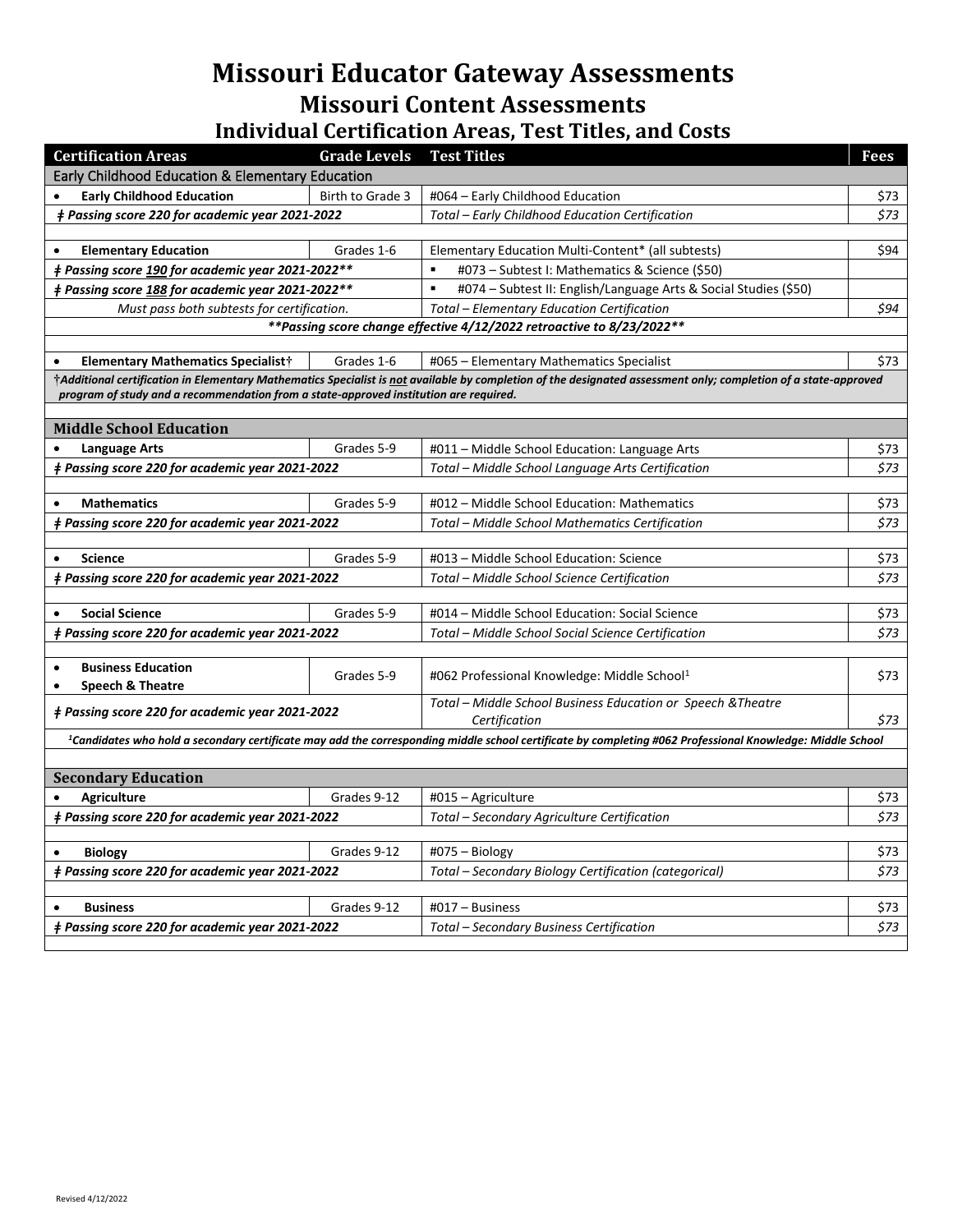| <b>Certification Areas</b>                             | <b>Grade Levels</b> | <b>Test Titles</b>                                          | <b>Fees</b> |
|--------------------------------------------------------|---------------------|-------------------------------------------------------------|-------------|
| Chemistry                                              | Grades 9-12         | #076-Chemistry                                              | \$73        |
| # Passing score 220 for academic year 2021-2022        |                     | Total - Secondary Chemistry Certification (categorical)     | \$73        |
|                                                        |                     |                                                             |             |
| <b>Earth Science</b>                                   | Grades 9-12         | #077 - Earth Science                                        | \$73        |
| # Passing score 220 for academic year 2021-2022        |                     | Total - Secondary Earth Science Certification (categorical) | \$73        |
|                                                        |                     |                                                             |             |
| <b>English</b><br>٠                                    | Grades 9-12         | #020 - English                                              | \$73        |
| # Passing score 220 for academic year 2021-2022        |                     | Total - Secondary English Certification                     | \$73        |
| Journalism                                             | Grades 9-12         | #070 - Journalism                                           | \$73        |
| # Passing score 220 for academic year 2021-2022        |                     | Total - Journalism                                          | \$73        |
|                                                        |                     |                                                             |             |
| <b>Marketing</b><br>$\bullet$                          | Grades 9-12         | #022 - Marketing                                            | \$73        |
| # Passing score 220 for academic year 2021-2022        |                     | Total - Secondary Marketing Certification                   | \$73        |
|                                                        |                     |                                                             |             |
| <b>Mathematics</b>                                     | Grades 9-12         | #023 - Mathematics                                          | \$73        |
| <i>‡ Passing score 220 for academic year 2021-2022</i> |                     | Total - Secondary Mathematics Certification                 | \$73        |
| <b>Physics</b>                                         | Grades 9-12         | #078 - Physics                                              | \$73        |
| # Passing score 220 for academic year 2021-2022        |                     | Total - Secondary Physics Certification (categorical)       | \$73        |
|                                                        |                     |                                                             |             |
| <b>Social Science</b>                                  | Grades 9-12         | #071 - Social Science                                       | \$73        |
| # Passing score 220 for academic year 2021-2022        |                     | Total - Secondary Social Science Certification              | \$73        |
|                                                        |                     |                                                             |             |
| <b>Speech &amp; Theatre</b>                            | Grades 9-12         | #031 - Speech & Theatre                                     | \$73        |
| # Passing score 220 for academic year 2021-2022        |                     | Total - Secondary Speech & Theatre Certification            | \$73        |
| <b>Technology &amp; Engineering</b>                    | Grades 9-12         | #046 - Technology & Engineering                             | \$73        |
| # Passing score 220 for academic year 2021-2022        |                     | Total - Secondary Technology & Engineering Certification    | \$73        |
|                                                        |                     |                                                             |             |
| K-12 Education                                         |                     |                                                             |             |
| Art<br>$\bullet$                                       | Grades K-12         | #036 - Art                                                  | \$73        |
| # Passing score 220 for academic year 2021-2022        |                     | Total - K-12 Art Certification                              | \$73        |
|                                                        |                     |                                                             |             |
| <b>Chinese (Mandarin)</b>                              | Grades K-12         | #037 - World Languages: Chinese (Mandarin)                  | \$73        |
| <i>‡ Passing score 220 for academic year 2021-2022</i> |                     | Total - K-12 Chinese (Mandarin) Certification               | \$73        |
|                                                        |                     |                                                             |             |
| Computer Science (add only by exam)<br>$\bullet$       | Grades K-12         | #315 - NES® Computer Science                                | \$95        |
| # Passing score 220 for academic year 2021-2022        |                     | Total - K-12 Computer Science Certification                 | \$95        |
| <b>Family &amp; Consumer Sciences</b><br>$\bullet$     | Grades K-12         | #038 - Family & Consumer Sciences                           | \$73        |
| # Passing score 220 for academic year 2021-2022        |                     | Total - K-12 Family & Consumer Sciences Certification       | \$73        |
|                                                        |                     |                                                             |             |
| French<br>$\bullet$                                    | Grades K-12         | #039 - World Languages: French                              | \$73        |
| # Passing score 220 for academic year 2021-2022        |                     | Total - K-12 French Certification                           | \$73        |
|                                                        |                     |                                                             |             |
| German<br>$\bullet$                                    | Grades K-12         | #040 - World Languages: German                              | \$73        |
| # Passing score 220 for academic year 2021-2022        |                     | Total - K-12 German Certification                           | \$73        |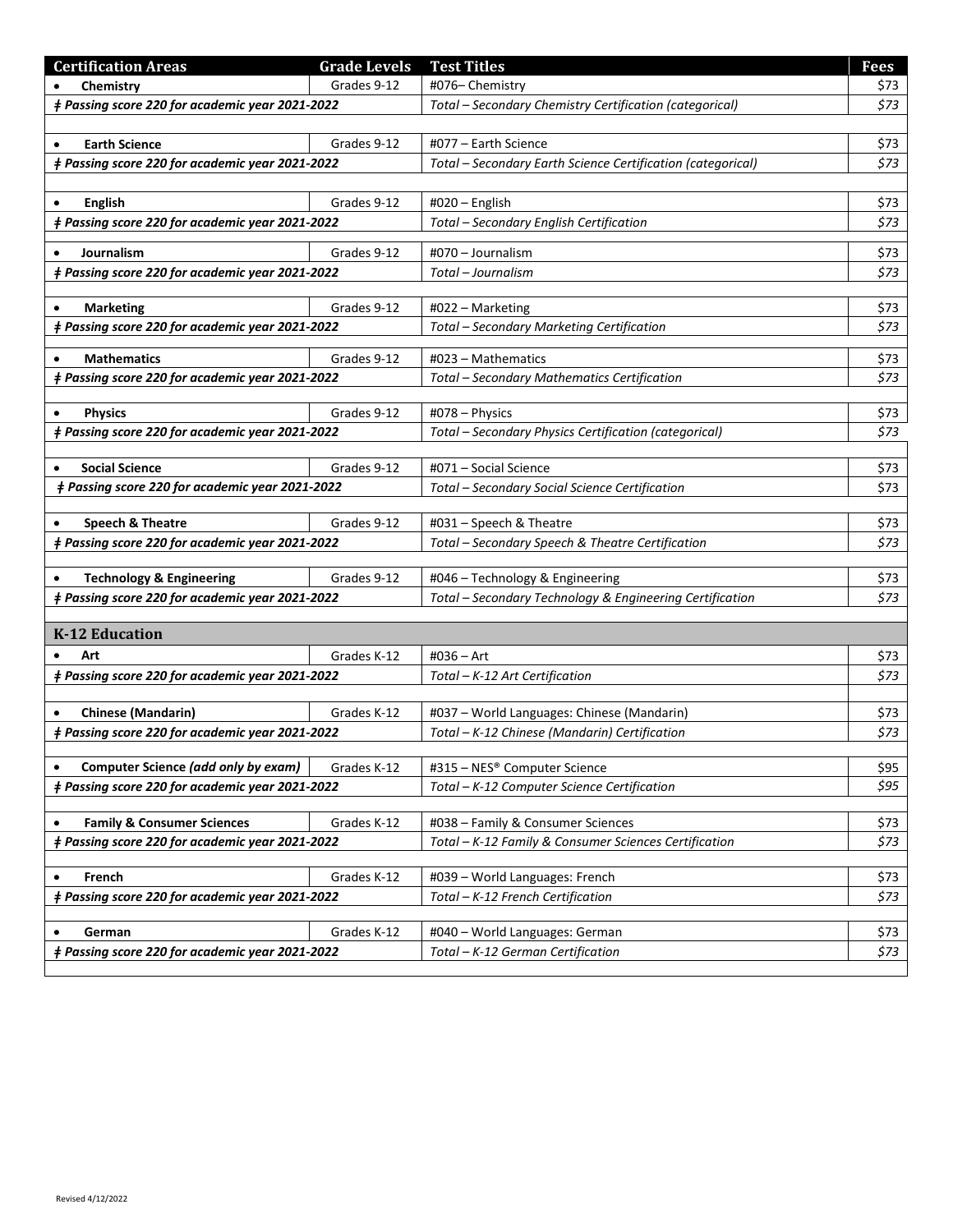| <b>Certification Areas</b>                                                                                                                                                                                                                                                                  | <b>Grade Levels</b> | <b>Test Titles</b>                                                                                                                                             | <b>Fees</b> |  |
|---------------------------------------------------------------------------------------------------------------------------------------------------------------------------------------------------------------------------------------------------------------------------------------------|---------------------|----------------------------------------------------------------------------------------------------------------------------------------------------------------|-------------|--|
| Health                                                                                                                                                                                                                                                                                      | Grades K-12         | #041 - Health                                                                                                                                                  | \$73        |  |
| <i>‡ Passing score 220 for academic year 2021-2022</i>                                                                                                                                                                                                                                      |                     | Total - K-12 Health Certification                                                                                                                              | \$73        |  |
|                                                                                                                                                                                                                                                                                             |                     |                                                                                                                                                                |             |  |
| +Additional certification in this area is available by completion of the designated assessment plus the following courses: LIBR 503 Foundations of<br>Librarianship; LIBR 523 Library Media Administration; LIBR 513 Selection and Acquisition; and LIBR 533 Cataloging and Classification. |                     |                                                                                                                                                                |             |  |
| + Library Media Specialist                                                                                                                                                                                                                                                                  | Grades K-12         | #042 - Library Media Specialist                                                                                                                                | \$73        |  |
| # Passing score 220 for academic year 2021-2022                                                                                                                                                                                                                                             |                     | Total – K-12 Library Media Specialist Certification                                                                                                            | \$73        |  |
|                                                                                                                                                                                                                                                                                             |                     |                                                                                                                                                                |             |  |
| <b>Music: Instrumental &amp; Vocal</b>                                                                                                                                                                                                                                                      | Grades K-12         | #043 – Music: Instrumental & Vocal                                                                                                                             | \$73        |  |
| <i>‡ Passing score 220 for academic year 2021-2022</i>                                                                                                                                                                                                                                      |                     | Total – K-12 Music: Instrumental & Vocal Certification                                                                                                         | \$73        |  |
|                                                                                                                                                                                                                                                                                             |                     |                                                                                                                                                                |             |  |
| <b>Physical Education</b>                                                                                                                                                                                                                                                                   | Grades K-12         | #044 – Physical Education                                                                                                                                      | \$73        |  |
| # Passing score 220 for academic year 2021-2022                                                                                                                                                                                                                                             |                     | Total – K-12 Physical Education Certification                                                                                                                  | \$73        |  |
|                                                                                                                                                                                                                                                                                             |                     |                                                                                                                                                                |             |  |
| recommendation from a state-approved institution are required.                                                                                                                                                                                                                              |                     | †Additional certification in this area is not available by completion of the designated assessment only; completion of a state-approved program of study and a |             |  |
| Special Reading†                                                                                                                                                                                                                                                                            |                     | #079 - Special Reading                                                                                                                                         | \$73        |  |
| (test administration implementation pending)                                                                                                                                                                                                                                                | Grades K-12         |                                                                                                                                                                |             |  |
| # Passing score 220 for academic year 2022-2023                                                                                                                                                                                                                                             |                     | Total - K-12 Special Reading Certification                                                                                                                     | \$73        |  |
|                                                                                                                                                                                                                                                                                             |                     |                                                                                                                                                                |             |  |
| <b>Spanish</b><br>$\bullet$                                                                                                                                                                                                                                                                 | Grades K-12         | #045 - World Languages: Spanish                                                                                                                                | \$73        |  |
| <i>‡ Passing score 220 for academic year 2021-2022</i>                                                                                                                                                                                                                                      |                     | Total - K-12 Spanish Certification                                                                                                                             | \$73        |  |
|                                                                                                                                                                                                                                                                                             |                     |                                                                                                                                                                |             |  |
| <b>Special Education</b>                                                                                                                                                                                                                                                                    |                     |                                                                                                                                                                |             |  |
| <b>Early Childhood Special Education</b>                                                                                                                                                                                                                                                    | Birth to Grade 3    | #049 - Early Childhood Special Education                                                                                                                       | \$73        |  |
| # Passing score 220 for academic year 2021-2022                                                                                                                                                                                                                                             |                     | Total - Special Education Early Childhood Certification                                                                                                        | \$73        |  |
| †Additional certification in these areas is not available by completion of the designated assessment only; completion of a state-approved program of study and a<br>recommendation from a state-approved institution are required.                                                          |                     |                                                                                                                                                                |             |  |
| <b>Blind &amp; Low Vision</b> †                                                                                                                                                                                                                                                             | Grades K-12         | #047 - Blind & Low Vision                                                                                                                                      | \$73        |  |
| <i>‡ Passing score 220 for academic year 2021-2022</i>                                                                                                                                                                                                                                      |                     | Total - Special Education Blind & Low Vision Certification                                                                                                     | \$73        |  |
|                                                                                                                                                                                                                                                                                             |                     |                                                                                                                                                                |             |  |
| Deaf & Hard of Hearing†                                                                                                                                                                                                                                                                     | Grades K-12         | #048 - Deaf & Hard of Hearing                                                                                                                                  | \$73        |  |
| <i>‡ Passing score 220 for academic year 2021-2022</i>                                                                                                                                                                                                                                      |                     | Total - Special Education Deaf & Hard of Hearing Certification                                                                                                 | \$73        |  |
| Severely Developmentally Disabled†                                                                                                                                                                                                                                                          | Grades K-12         | #051 - Severely Developmentally Disabled                                                                                                                       | \$73        |  |
|                                                                                                                                                                                                                                                                                             |                     | Total - Special Education Severely Developmentally Disabled                                                                                                    |             |  |
| # Passing score 220 for academic year 2021-2022                                                                                                                                                                                                                                             |                     | Certification                                                                                                                                                  | \$73        |  |
|                                                                                                                                                                                                                                                                                             |                     |                                                                                                                                                                |             |  |
| Mild/Moderate Cross-Categorical                                                                                                                                                                                                                                                             | Grades K-12         | #050 - Mild-Moderate Cross-Categorical                                                                                                                         | \$73        |  |
| <i>‡ Passing score 220 for academic year 2021-2022</i>                                                                                                                                                                                                                                      |                     | Total - Mild to Moderate Certification Elementary Option                                                                                                       | \$73        |  |
|                                                                                                                                                                                                                                                                                             |                     |                                                                                                                                                                |             |  |
|                                                                                                                                                                                                                                                                                             |                     | Professional Knowledge for Certification Areas Without a Test & Temporary Authorization Certification                                                          |             |  |
| <b>Middle School</b>                                                                                                                                                                                                                                                                        | Grades 5-9          | #062 Professional Knowledge: Middle School                                                                                                                     | \$73        |  |
| <i>‡ Passing score 220 for academic year 2021-2022</i>                                                                                                                                                                                                                                      |                     | Plus appropriate content assessments(s) for certification area for TAC                                                                                         | TBD         |  |
| Secondary<br>$\bullet$                                                                                                                                                                                                                                                                      | Grades 9-12         | #063 Professional Knowledge: Secondary                                                                                                                         | \$73        |  |
| # Passing score 220 for academic year 2021-2022                                                                                                                                                                                                                                             |                     | Plus appropriate content assessments(s) for certification area for TAC                                                                                         | TBD         |  |
|                                                                                                                                                                                                                                                                                             |                     |                                                                                                                                                                |             |  |
| †Additional certification in these areas is not available by completion of the designated assessment only; completion of a state-approved program of study and a<br>recommendation from a state-approved institution are required.                                                          |                     |                                                                                                                                                                |             |  |
| <b>Student Services</b>                                                                                                                                                                                                                                                                     |                     |                                                                                                                                                                |             |  |
| Counselor†                                                                                                                                                                                                                                                                                  | Grades K-12         | #056 - Counselor                                                                                                                                               | \$73        |  |
| <i>‡ Passing score 220 for academic year 2021-2022</i>                                                                                                                                                                                                                                      |                     | Total - Counselor                                                                                                                                              | \$73        |  |